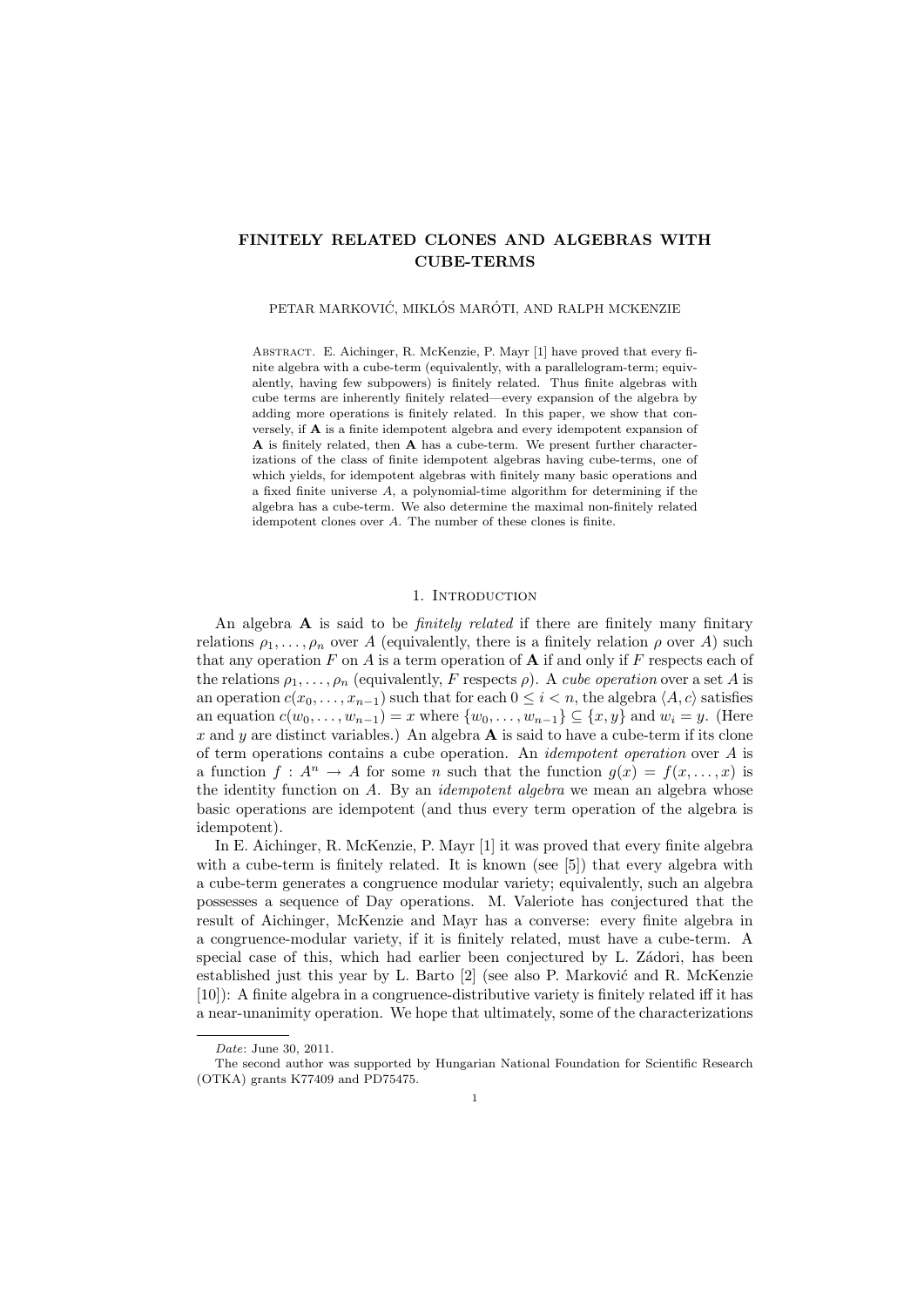of algebras with cube-terms that are mentioned or proved in this paper will be of use in settling M. Valeriote's conjecture.

### 2. Idempotent algebras with a cube-term

Let **A** be a finite algebra. A cube-term blocker in **A** is any pair  $(D, S)$  of subuniverses of **A** such that  $\emptyset < D < S \leq$  **A** and such that for every term operation  $t(x_1,...,x_n)$  of **A** there is  $i, 1 \leq i \leq n$ , so that whenever  $\bar{s} \in S^n$  and  $s_i \in D$  then  $t(\bar{s}) \in D$ .

**Theorem 2.1.** Let  $A$  be a finite idempotent algebra. Then  $A$  has a cube-term iff it possesses no cube-term blockers.

In order to establish this theorem, we need some auxiliary definitions and results.

**Definition 2.2.** Given elements  $a, b, c$  in an idempotent algebra  $\bf{B}$ , we shall write  $c \prec (a, b)$  to denote that there is a term  $t(x_1, \ldots, x_n)$  for some  $n \geq 1$  and a set of equations true in **B** of the form  $t(\bar{u}) = c$  with  $\bar{u} \in \{a, b\}^n$ , namely

$$
t(\bar{u}^{1}) = c
$$
  
\n
$$
t(\bar{u}^{2}) = c
$$
  
\n
$$
\vdots
$$
  
\n
$$
t(\bar{u}^{m}) = c,
$$

such that for each  $1 \leq i \leq n$  there is  $1 \leq j \leq m$  so that  $\bar{u}_i^j = b$ . We write  $a \prec b$ to denote that  $a \prec (a, b)$ . When  $a \prec (a, b)$  via t, we say that t is a cube-term for  $\{(a, b)\}\$ . We say that t is a cube-term for  $\{(a_1, b_1), \ldots, (a_k, b_k)\}\subseteq B^2$  if t is a cube-term for  $\{(\bar{a}, \bar{b})\}$  in  $\mathbf{B}^k$  where  $\bar{a} = (a_1, \ldots, a_k)$  and  $\bar{b} = (b_1, \ldots, b_k)$ .

We define  $c \in \langle a, b \rangle$  via t to mean that there is a tuple  $\bar{u}$  with range contained in  $\{a, b\}$  so that  $t(\bar{u}) = c$ .

By a cube-term for an algebra **A** we will mean a term  $t(x_1, \ldots, x_k)$  such that where  $\mathbf{F}' = \mathbf{F}'(x, y)$  is the idempotent reduct of the free algebra over the variety generated by **A** with free generators  $x, y$ , we have that  $x \prec y$  in **F**' via t. Note that what we have defined as a cube-term is the same as what is called in [5] a "special cube-term" for A.

If  $p = p(x_1, \ldots, x_e)$  and  $q = q(x_1, \ldots, x_f)$  are terms, then by  $p \star q$  we denote the term

$$
p(q(x_{11},...,x_{1f}), q(x_{21},...,x_{2f}),..., q(x_{e1},...,x_{ef}))
$$
,

with  $ef$  many distinct variables. The following assertions are easy to prove.

Lemma 2.3. In any idempotent algebra B the following are true.

- (1) Suppose that t is an n-ary term,  $t_1, \ldots, t_n$  are terms, and for  $1 \leq i \leq n$ ,  $c_i \prec (a, b)$  via  $t_i$  and  $t(c_1, \ldots, c_n) = c$ . Then  $c \prec (a, b)$  via  $t(t_1, \ldots, t_n)$ .
- (2) Suppose that  $t_1, \ldots, t_k$  are terms,  $t = t_1 \star t_2 \star \cdots \star t_k$ , and  $a, b, c \in A$ . If for some i,  $c \prec (a, b)$  via  $t_i$ , then  $c \prec (a, b)$  via t. If for some i,  $c \in \langle a, b \rangle$  via  $t_i$  then  $c \in \langle a, b \rangle$  via t.
- (3) If **B** is finite, then there exists a term  $m(x_1, \ldots, x_p)$  such that whenever  $a, b, c \in A$  and  $c \prec (a, b)$  (respectively  $c \in \langle a, b \rangle$ ), then  $c \prec (a, b)$  via m (respectively,  $c \in \langle a, b \rangle$  via m).

We make a slight digression to harvest some interesting facts.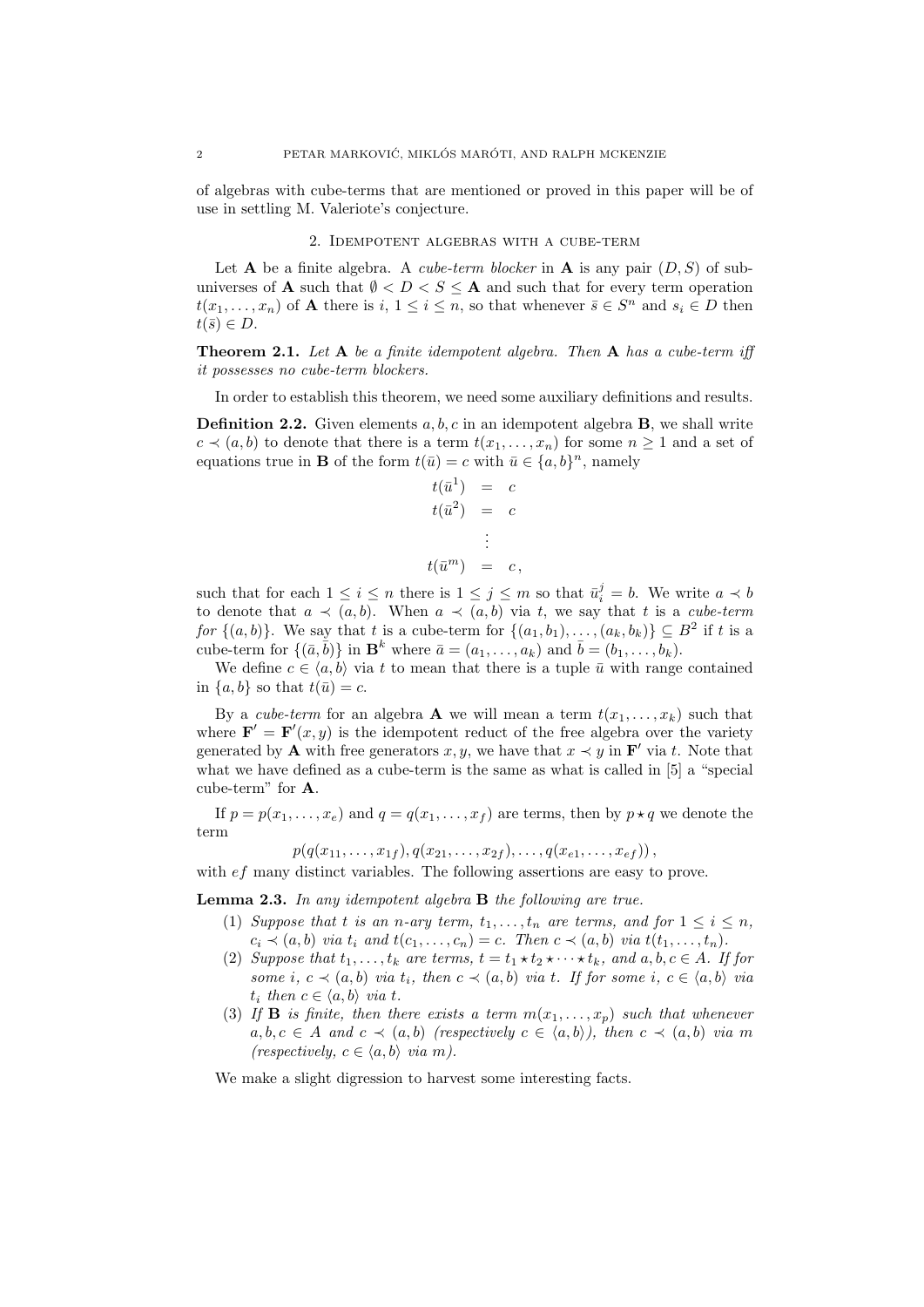**Lemma 2.4.** Let **B** be a finite idempotent algebra with a congruence  $\theta$ . If  $\mathbf{B}/\theta$ has a cube-term  $t_1$ , and there is a term  $t_2$  which is a cube-term for the algebra  $S$ that **B** induces on S for every  $\theta$ -equivalence class S, then  $s = t_2 \star t_1$  is a cube-term for B.

*Proof.* Say  $t_2 = t_2(x_1, ..., x_k)$  and  $t_1 = t_1(x_1, ..., x_\ell)$ , and where  $M = \{ij : 1 \leq i \leq n\}$  $i \leq k, 1 \leq j \leq \ell$   $s = t_2 * t_1 = s(x_{ij} : ij \in M)$ .

To see that s is a cube-term for **B**, note that we have  $\{\bar{z}^1, \ldots, \bar{z}^m\} \subseteq \{x, y\}^k$ so that the equations  $t_2(\bar{z}^i) = x$  are laws in every  $\theta$ -equivalence class; and we have  $\{\bar{w}^1,\ldots,\bar{w}^n\}\subseteq \{x,y\}^{\ell}$  so that the equations  $t_1(\bar{w}^i)=x$  are laws in  $\mathbf{B}/\theta$ ; and such that for every  $1 \leq i \leq k$  there is  $1 \leq j \leq m$  with  $z_i^j = y$ , and for every  $1 \leq i \leq \ell$ there is  $1 \leq j \leq n$  with  $z_i^j = y$ . For each  $1 \leq u \leq m$ ,  $1 \leq v \leq n$  we define  $\bar{\tau}^{uv} \in \{x, y\}^M$ . Namely, we put  $\bar{\tau}_{ij}^{uv} = y$  iff  $z_i^u = y = w_j^v$ , and we put  $\bar{\tau}_{ij}^{uv} = x$ elsewhere.

Now let  $a, b \in B$  and  $1 \le u \le m, 1 \le v \le n$ . Write  $p(x, y) = s(\bar{\tau}^{uv})$ . We want to prove that  $p(a, b) = a$ . Write  $q^v(x, y) = t_1(\overline{z}^v)$  and  $q^u(x, y) = t_2(\overline{z}^u)$ . It is easy to see that  $p(a, b) = q^u(a, q^v(a, b))$ . Now  $q^v(a, b)$  and a belong to one  $\theta$ -equivalence class T, since  $\mathbf{B}/\theta \models p(x, y) = x$ . It follows that  $p(a, b) = a$  since  $\mathbf{T} \models q^u(x, y) = x$ .

Finally, it is easy to see that for every  $1 \leq i \leq k$  and  $1 \leq j \leq \ell$ , there is  $1 \le u \le m$  and  $1 \le v \le n$  such that  $\tau_{ij}^{uv} = y$ . Thus indeed, s is a cube-term for **B**. •

Corollary 2.5. Let  $B_1, \ldots, B_n$  be similar finite idempotent algebras. If each of these algebras has a cube-term then there is a term t which is a cube-term for all of the algebras.

*Proof.* Assume that each  $\mathbf{B}_i$  has a cube-term. It suffices to prove that for two finite idempotent algebras  $B, C$ , if both have cube-terms, then  $B \times C$  has a cube-term. For then, inductively, we find that there must be a cube-term for  $\mathbf{B}_1 \times \cdots \times \mathbf{B}_n$ .

So let **B** have cube-term  $t_1$  and **C** have cube-term  $t_2$ . Then the algebra **B**  $\times$  **C** has a congruence  $\theta$ , namely the first projection congruence, so that  $t_1$  is a cubeterm for  $(\mathbf{B} \times \mathbf{C})/\theta$ , and  $t_2$  is a cube-term for every  $\theta$ -block. (The block algebras are all isomorphic to  $C$ .) Thus this corollary follows from Lemma 2.4.

The next corollary obviously follows from Lemma 2.4 and Corollary 2.5.

Corollary 2.6. Let B be a finite idempotent algebra with a congruence  $\theta$ . If  $\mathbf{B}/\theta$ has a cube-term and every  $\theta$ -equivalence class has a cube-term, then **B** has a cubeterm.

**Corollary 2.7.** Let  $B$  be a finite idempotent algebra.  $B$  has a cube-term iff every simple algebra  $\mathbf{S} \in HS(\mathbf{B})$  has a cube-term.

*Proof.* If **B** has a cube-term then of course, every algebra in  $HS(B)$  has a cubeterm. If **B** has no cube-term, then let **S** be an algebra of least cardinality in  $HS(B)$ that has no cube-term. Then  $|S| > 1$  and it follows from Corollary 2.6 that **S** is simple.  $\bullet$ 

Now we return to the task of proving that an idempotent algebra has a cube-term iff it has no cube-term blocker.

Theorem 2.8. Let B be a finite idempotent algebra. Then B has a cube-term if and only if for all  $a, b \in B$  we have  $a \prec b$  in **B**.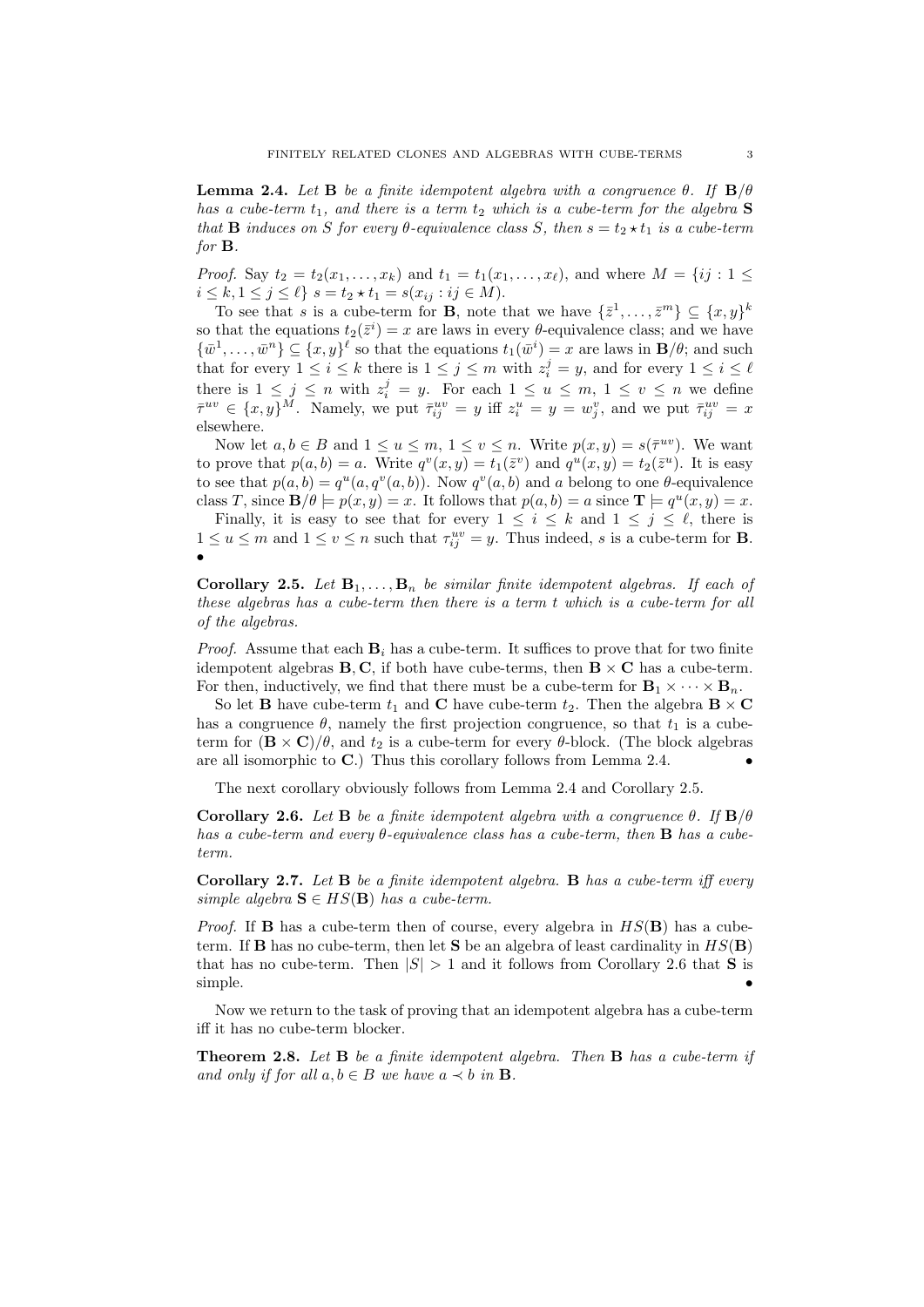*Proof.* We assume that for all  $a, b \in B$  we have  $a \prec b$ . The term m from Lemma 2.3(3) thus has the property that  $a \lt b$  via m for all  $a, b \in B$ . But m is most likely not yet a cube-term for B.

We prove by induction on  $|E|$  that for every nonvoid set  $E \subseteq B^2$ , there is a cubeterm for  $E$  (recall that this notion was defined in Definition 2.2). The base step,  $|E| = 1$ , is our initial hypothesis. For the induction step, suppose that every set  $E \subseteq$  $B^2$  with  $|E| \leq r$  has a cube-term and let  $S \subseteq B^2$  with  $|S| = r + 1$ ,  $S = E \cup \{(c, d)\}$ where  $|E| = r$ . Choose a term  $t(x_1, \ldots, x_n)$  and tuples  $\bar{z}^1, \ldots, \bar{z}^k \in \{x, y\}^n$  to witness that  $t$  is a cube-term for  $E$ .

For  $1 \leq i \leq k$  choose a term  $s_i$  so that where  $t_i(x, y) = t(\overline{z}^i)$ , we have  $c \prec t_i(c, d)$ via  $s_i$ . Say  $s_i = s_i(x_1, \ldots, x_{n_i})$  and let  $P_i = {\{\bar{z}}^{i_1}, \ldots, \bar{z}^{i_{k_i}}\}} \subseteq {x, y\}^{n_i}$  be such that where  $\bar{e}^j \in B^{n_i}$  results from  $\bar{z}^{ij}$  by mapping  $x \mapsto c$  and  $y \mapsto t_i^{\mathbf{B}}(c, d)$ , we have equations valid in  $\mathbf{B} \text{---} s_i(\bar{e}^1) = c, \ldots, s_i(\bar{e}^{k_i}) = c$ —witnessing that  $c \prec t_i(c, d)$  via  $s_i$ .

We claim that the term  $t' = s_1 \star s_2 \star \cdots \star s_k \star t$  is a cube-term for  $S = E \cup \{(c, d)\}.$ The term  $t'$  has  $m = n_1 n_2 \cdots n_k n$  variables, namely  $x_\alpha$  where  $\alpha$  ranges over the set M of all words  $i_1i_2\cdots i_ki$  with  $1\leq i_j\leq n_j$  for  $1\leq j\leq k$ , and with  $1\leq i\leq n$ . To see that t' is a cube-term for S, we have to define an appropriate set  $P \subseteq \{x, y\}^M$ .

We take P to be the set of all functions in  $\{x, y\}^M$  constructed as follows. Choose an arbitrary u with  $1 \le u \le k$ , and then choose any v with  $1 \le v \le k_u$ . We define a function  $\bar{w}^{uv} \in \{x, y\}^M$  like this. For any  $\alpha = i_1 \cdots i_k j \in M$ , put  $\bar{w}^{uv}$  = y if  $\bar{z}_{i_u}^{uv} = y$  and  $\bar{z}_j^u = y$ , and put  $\bar{w}_{\alpha}^{uv} = x$  otherwise. Then we take

$$
P = \{\bar{w}^{uv} : 1 \le u \le k, 1 \le v \le k_u\}.
$$

It is easy to see that for every  $\alpha \in M$ , there is  $\bar{w}^{uv} \in P$  with  $\bar{w}^{uv} = y$ . It is a straightforward, if tedious, calculation to show that for every  $\bar{w}^{uv} \in P$ , where  $t_{uv}(x,y) = t'(\bar{w}^{uv})$ , we have that  $\mathbf{B} \models t_{uv}(c,d) = c$ ; and also to show that  $\mathbf{B} \models$  $t_{uv}(a, b) = a$  for every  $(a, b) \in E$ . This means that t' is a cube-term for S, as desired.

Thus the inductive proof is complete. It follows that there is a cube-term t for  $B^2$ . This is the same thing as a cube-term for **B**.

Proof of Theorem 2.1. It should be clear that an algebra with a cube-term cannot have a cube-term blocker. Let B be a finite idempotent algebra with no cube-term. Let A be minimal under inclusion among all the subalgebras of B that have no cube-term. It will suffice to show that  $A$  has a cube-term blocker (which will also be a cube-term blocker in **B**).

We have that  $\bf{A}$  has no cube-term, but every proper subalgebra of  $\bf{A}$  does have a cube-term. Thus by Theorem 2.8, there is at least one pair  $(a, b) \in A^2$  such that  $a \nless b$ ; moreover, for every such pair we have that  $\{a, b\}$  generates **A**. It is well-known, and follows easily from M. Valeriote [11], Proposition 3.1, that if tamecongruence type 1 occurs in the variety generated by  $A$ , then since  $A$  is idempotent, there must be a subalgebra  $S \leq A$  and congruence  $\theta$  of S such that  $S/\theta$  is a twoelement algebra in which every operation is a projection. In this case, choosing D to be either one of the  $\theta$ -equivalence classes,  $(D, S)$  is a cube-term blocker in A, and we are done. So we can assume that type 1 does not occur. Then by L. Barto, M. Kozik [3], the algebra A has a cyclic term. This is a quite deep result that we will need to use in the middle of our proof.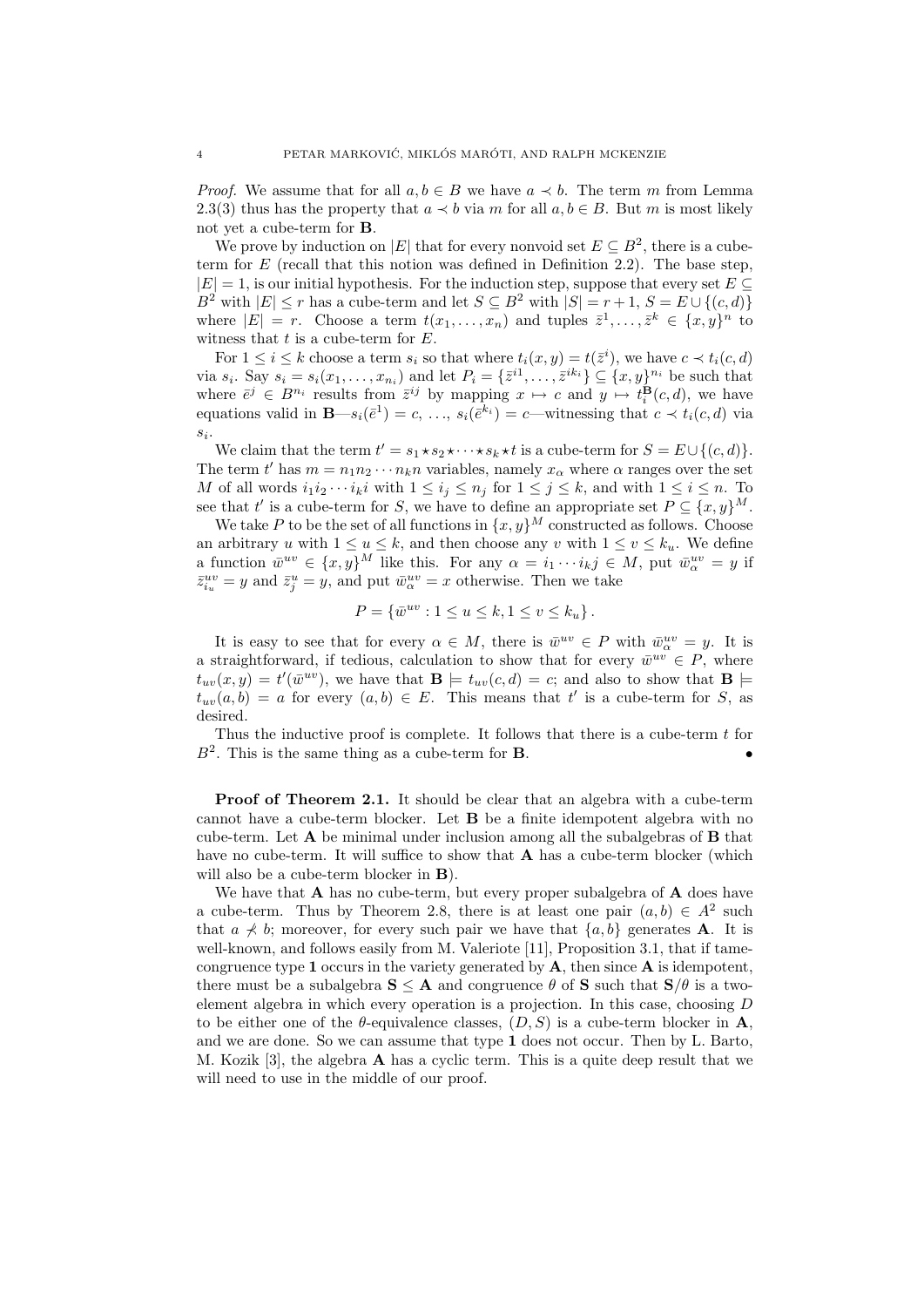Claim 1: For  $a, b, c \in A$ , we have that  $a \prec b \prec c$  implies  $a \prec c$ .

To see this, note that we can assume that  $\{a, c\}$  generates **A**, else  $a \prec c$  is guaranteed. Let  $b = s(a, c)$  where  $s(x, y)$  is a term. Suppose that  $t_1(x_1, \ldots, x_n)$ is a cube-term for  $(a, b)$  witnessed by equations  $t_1(\bar{c}^j) = a$   $(1 \leq i \leq k)$ , and  $t_2(x_1,...,x_m)$  is a cube-term for  $(b, c)$  witnessed by equations  $t_2(\bar{d}^j) = b$   $(1 \leq j \leq j)$  $\ell$ ). Let  $t = t_1 \star t_2 \star s$ . Thus t has variables  $x_{ijk}$  with i ranging over  $\{1, \ldots, n\}, j$ ranging over  $\{1, \ldots, m\}$  and k ranging over  $\{1, 2\}$ .

It is easy to check that t is a cube-term for  $(a, c)$ .

Claim 2: For  $b \in A$ , the set  $\{x : x \prec b\}$  is a subalgebra of **A**.

To see this, let  $s(c_1, \ldots, c_k) = e$  where  $c_i \prec b$  for all i and s is a term. To show that  $e \prec b$ , we can assume that  $\{b, e\}$  generates **A**. Thus for  $1 \leq i \leq k$ we can choose a term  $s_i(x, y)$  so that  $s_i(b, e) = c_i$ . Also, for  $1 \leq i \leq k$ , a term  $t_i(x_1,\ldots,x_{n_i})$  which is a cube-term for  $(c_i,b)$ . Now put

 $t = s(t_1(s_1(x_{111}, x_{112}), \ldots, s_1(x_{1n_11}, x_{1n_12})), \ldots,$ 

 $\dots$ ,  $(t_k(s_k(x_{k11}, x_{k12}), \dots, s_1(x_{kn_k1}, x_{kn_k2})))$ .

It can be easily checked that t is a cube-term for  $\{(e, b)\}.$ 

Claim 3: Suppose that  $a \prec b$  and c is in the subalgebra generated by  $\{a, b\}$ , then  $c \prec b$ .

This follows from Claim 2, since  $b \prec b$ .

Claim 4: For each  $x \in A$ , either  $x \prec y$  for all  $y \in A$ , or else  $y \prec x$  for all  $y \in A$ . We put D equal to the set of all  $x \in A$  for which the first alternative holds, and U equal to the set of all x satisfying the second alternative. Thus  $A = D \cup U$ .

To prove it, let  $c(x_1, \ldots, x_n)$  be a cyclic term for **A**. This simply means that  $n > 1$  and this term satisfies in **A** the equation  $c(x_1, \ldots, x_n) = c(x_2, x_3, \ldots, x_n, x_1)$ (and of course the equation  $c(x, x, \dots, x) = x$ ). As we remarked at the beginning of this proof, the existence of such a term for A follows from the main result of L. Barto, M. Kozik [3]. Let  $a \in A$ . Suppose that for some  $b \in A$ , it is not the case that  $a \prec b$ . Then put  $e = c(b, a, \ldots, a)$ . It is not the case that  $a \prec e$ , for if t is a cube-term for  $(a, e)$ , then  $t \star c$  is a cube-term for  $(a, b)$ , due to the cyclic equation that c satisfies. Thus  $\{a, e\}$  generates **A**. Then since we can write  $b = s(e, a)$  for some term s, it follows that  $c \star s$  is a cube-term for  $\{(e, a)\}$ . Thus  $e \prec a$  and, as we saw, $\{a, e\}$  generates **A**, implying by Claim 3 that  $x \prec a$  for all x.

Claim 5:  $D \cap U = \emptyset$ .

To see this, suppose that  $p \in D \cap U$ . For any  $a, b \in A$  we have  $a \prec p \prec b$ , giving  $a \prec b$  by Claim 1. Then by Lemma 2.8, **A** has a cube-term. But this is a contradiction.

Whenever  $a \prec b$  fails, then  $a \in U$  and  $b \in D$ . Thus both D and U are non-void.

Claim 6: For  $a, b \in A$  we have  $a \prec b$  iff  $a \in D$  or  $b \in U$ .

To see it, suppose that  $a \in U$  and  $b \in D$  and  $a \prec b$ . Then by Claim 1 and the definition of D and U, we have that  $\{a, b\} \subseteq D \cap U$ . This contradicts the previous claim.

Claim 7: Let  $a, d \in D$  and  $b \in U$ . Then  $d \prec (a, b)$  and  $d \prec (b, a)$ .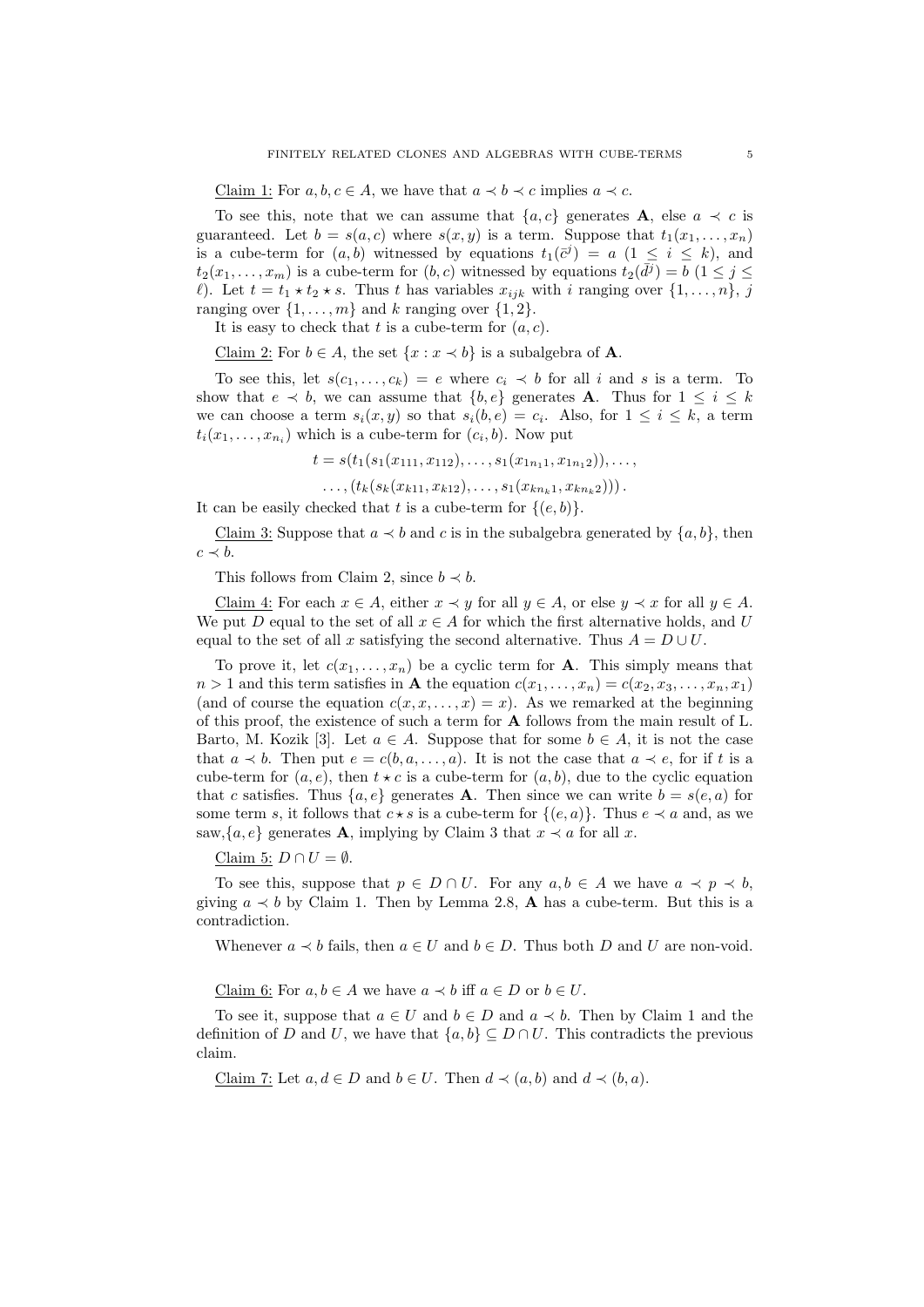To see this, let  $e = c(a, b, b, \ldots, b)$  where  $c(x_1, \ldots, x_n)$  is a cyclic term for **A**. Thus  $e \prec (a, b)$  and  $e \prec (b, a)$  via  $c(\bar{x})$ . It follows that  $e \prec (a, b)$  and  $e \prec (b, a)$  via the term m of Lemma 2.3(3). Also  $d \lt e$  via m since  $d \in D$ , and  $d \in \langle a, b \rangle$  via m since  $\{a, b\}$  generates **A**. Putting these facts together, one can easily verify that  $d \prec (a, b)$  and  $d \prec (b, a)$  via  $m \star m \star c$ .

We conclude this proof of Theorem 2.1 by showing that  $(D, A)$  is a cube-term blocker for **A**. Note that it follows from Claim 2 that  $D$  is a subuniverse of **A**.

Claim 8: For every term  $t = t(x_1, \ldots, x_n)$ , there is an  $i, 1 \le i \le n$ , so that  $t(A^{i-1} \times D \times A^{n-i}) \subseteq D$ .

Suppose that this fails for a term  $t = t(x_1, \ldots, x_n)$ . Choose  $a \in D$  and  $b \in U$ . We shall show that  $b \prec a$ , contradicting Claim 6. For each  $1 \leq i \leq n$ , choose  $\bar{w}^i \in A^n$  such that  $w_i^i \in D$  and  $t(\bar{w}^i) = u_i \in U$ . Let m be a term for **A** with the properties specified in Lemma 2.3(3). Then we have that  $w_j^i \in \langle a, b \rangle$  via m and  $b \prec u_i$  via m, for all  $1 \leq i, j \leq n$ . Moreover,  $w_i^i \prec (b, a)$  via m by Claim 7 and Lemma 2.3(3).

Consequently, where  $r = m * t * m$  the reader can verify that  $b \prec a$  via r. This contradicts Claim 6 and the contradiction proves Claim 8.

We have now shown that  $(D, A)$  is a cube-term blocker for **A**, thus completing our proof of Theorem 2.1.

### 3. Finitely related idempotent algebras

An algebra  $\bf{A}$  is said to be an *expansion* (or *polynomial expansion*) of an algebra  $\bf{B}$ if these algebras have the same universe and every operation of  $\bf{B}$  is a term operation of  $A$  (or every operation of  $B$  is a term operation of  $A$  and every operation of  $A$  is a polynomial operation of B). The class of finite algebras having a cube-term is a family of finitely related finite algebras closed under expansions. We shall see that the class of finite idempotent algebras having a cube-term is just the largest class of finitely related, finite, idempotent algebras closed under idempotent expansions.

Let  $A$  be a finite set. A *clone of operations* over  $A$  is a set of finitary operations  $f: A^n \to A$  (for some non-negative integer n) that is closed under compositions and contains all the trivial (projection) operations  $p_i^n : (x_1, \ldots, x_n) \mapsto x_i$ . The set of all idempotent operations over A is a clone, denoted  $\mathcal I$ . The set of all clones over A is a lattice under set-inclusion. This lattice is both algebraic and dually algebraic, and is dually isomorphic to the lattice of all relational clones over A. The clone  $\mathcal I$  is a compact (finitely generated) element of the lattice of clones, and is also co-compact (finitely related), since it is identical with the set of operations that respect each of the unary relations  $r_a = \{(a)\}\,$ ,  $a \in A$ . We work in the lattice of idempotent clones over A. This is a lower interval in the lattice of all clones, and is itself an algebraic and dually algebraic lattice. We note that the idempotent clones over A are precisely the clones of term operations of the idempotent algebras with universe A. We now define what prove to be precisely the maximal non-finitely related (not co-compact) elements of the lattice of idempotent clones.

**Definition 3.1.** Let A be a finite set and suppose that  $\emptyset \neq D \subset S \subseteq A$  (i.e., S and D are distinct non-void subsets of A with D included in S). For  $n \geq 1$  we define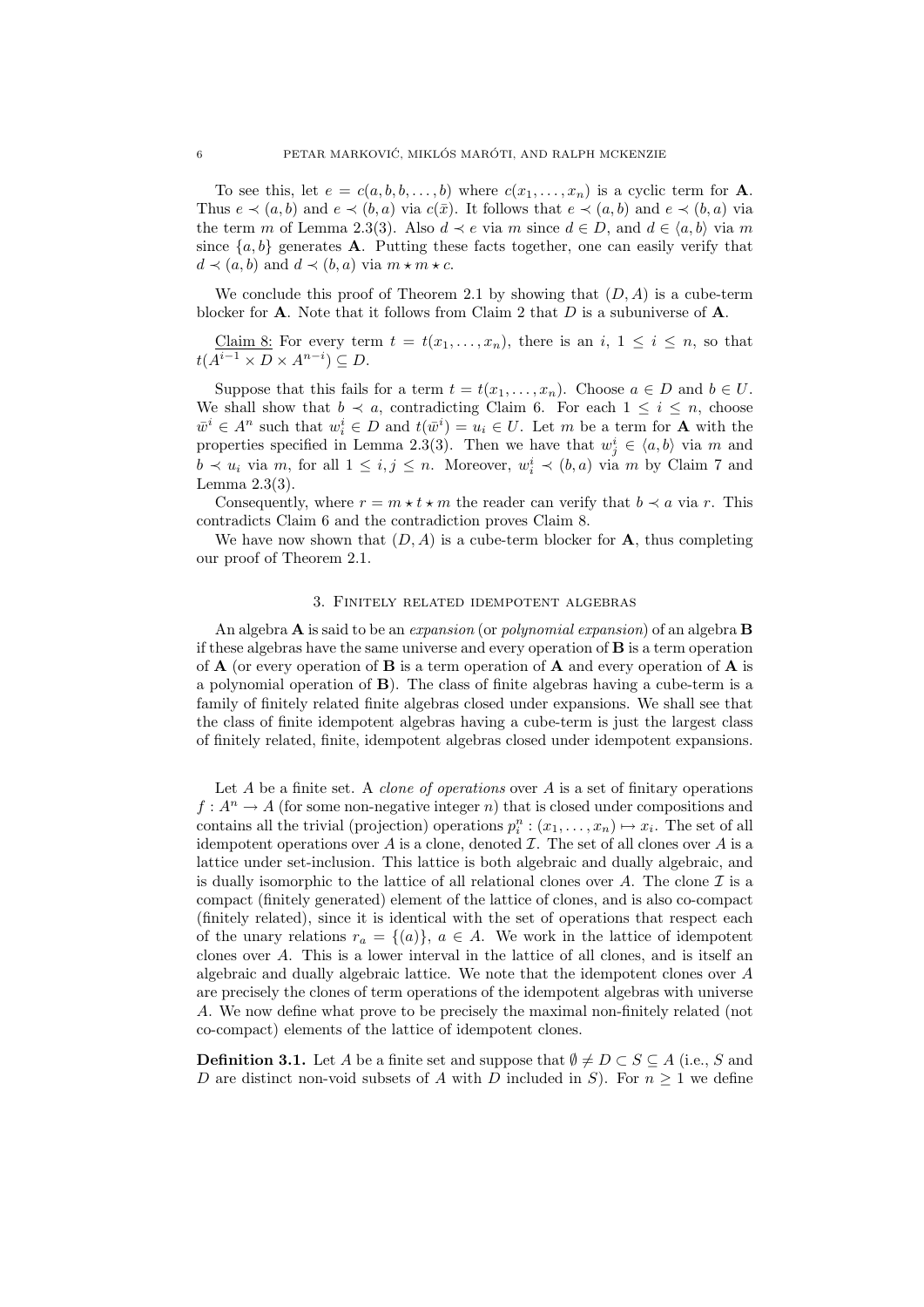$R_n(D, S)$  to be the set of all  $\bar{x} = (x_1, \ldots, x_n) \in S^n$  such that for at least one *i*,  $1 \leq i \leq n$ , we have  $x_i \in D$ . In other words,

$$
R_n(D, S) = S^n \setminus (S \setminus D)^n.
$$

We define  $\mathcal{C}_{\mathcal{I}}(D, S)$  (or  $\mathcal{C}(D, S)$ ) to be the clone of all idempotent operations (or of all operations) on A that respect all the relations  $R_n(D, S)$ ,  $n \geq 1$ .

**Lemma 3.2.** Let A be a finite algebra with universe A and suppose that  $\emptyset \neq D \subset$  $S \subseteq A$ . Then  $(D, S)$  is a cube-term blocker for **A** iff all operations of **A** belong to the clone  $\mathcal{C}(D, S)$ .

*Proof.* The proof that if  $(D, S)$  is a cube-term blocker for **A** then all operations of A belong to the clone  $\mathcal{C}(D, S)$  is easy, and left to the reader. Suppose, on the other hand, that all basic operations of **A**, and thus all term operations of **A**, respect all of the relations  $R_n(D, S)$ ,  $n \geq 1$ . Since the projection at the first variable of  $R_1(D, S)$ is the set D, and of  $R_2(D, S)$  is the set S, then both D and S are subuniverses of **A**. To see that  $(D, S)$  is a cube-term blocker for **A**, let  $t = t(x_1, \ldots, x_m)$  be a term operation of **A**. To get a contradiction, suppose that for each  $1 \leq i \leq m$  there is an *m*-tuple  $\bar{w}^i \in S^m$  with  $w_i^i \in D$  such that  $t(\bar{w}^i) \notin D$ . Now the *m*-tuples  $\bar{z}^j$ ,  $1 \leq j \leq m$ , with  $z_i^j = w_j^i$ , all belong to  $R_m(D, S)$  (since  $z_j^j \in D$ ) and, operating in the algebra  $\mathbf{A}^m$ , we have that

$$
t^{\mathbf{A}^m}(\bar{z}^1,\ldots,\bar{z}^m)\notin R_m(D,S)\,;
$$

i.e., the operation t does not respect the relation  $R_m(D, S)$ . This is a contradiction. •

**Lemma 3.3.** Let A be a finite set and  $\emptyset \neq D \subset S \subseteq A$ . Each of the clones  $\mathcal{C}_{\mathcal{I}}(D, S)$ and  $\mathcal{C}(D, S)$  fails to be finitely related. Moreover, if also  $\emptyset \neq D' \subset S' \subseteq A$ , then either of  $\mathcal{C}(D, S) \subseteq \mathcal{C}(D', S')$  or  $\mathcal{C}_{\mathcal{I}}(D, S) \subseteq \mathcal{C}_{\mathcal{I}}(D', S')$  implies  $D = D'$  and  $S = S'$ .

*Proof.* If  $C(D, S)$  were finitely related, then  $C<sub>\mathcal{I}</sub>(D, S)$  would be finitely related as well, since I is finitely related. If  $C_{\mathcal{I}}(D, S)$  is finitely related, then it is co-compact, so that finitely many of the relations  $R_n(D, S)$ , together with the relations  $r_a$  $(a \in A)$  define  $\mathcal{C}_{\mathcal{I}}(D, S)$ . Thus, suppose that  $\mathcal{C}_{\mathcal{I}}(D, S)$  is identical with the set of idempotent operations over A that respect  $R_1(D, S), \ldots, R_k(D, S)$ . We get a contradiction by constructing an idempotent operation  $f = f(x_1, \ldots, x_{k+1})$  that respects  $R_j(D, S)$  for  $j \leq k$ , but does not respect  $R_{k+1}(D, S)$ . Namely, define  $f(\bar{x})$ to be  $x_{i_0}$  where  $i_0$  is the least i with  $x_i \notin D$  if for at most one  $i, 1 \le i \le k+1$ , is  $x_i \in D$ ; while take  $f(\bar{x})$  to be  $x_{i_0}$  where  $i_0$  is the least i with  $x_i \in D$  if there exist  $1 \leq i < j \leq k+1$  with  $\{x_i, x_j\} \subseteq D$ .

This operation is clearly idempotent. Choosing  $a \in D$  and  $b \in S \setminus D$  and considering the tuples  $\bar{v}^i = (b, \ldots, b, a, b, \ldots, b)$  where the *i*-th entry is *a*, we find that  $f(\bar{v}^1, \ldots, \bar{v}^{k+1}) = \bar{b}$ , showing that f does not respect  $R_{k+1}(D, S)$ . On the other hand, if  $1 \leq m \leq k$  and  $\bar{w}^1, \ldots, \bar{w}^{k+1} \in R_m(D, S)$ , then for each j between 1 and  $k+1$  choose  $i_j$  between 1 and m with  $w_{i_j}^j \in D$ . Now we can find  $1 \leq j_1 < j_2 \leq k+1$ with  $i_{j_1} = i_{j_2} = i$ . Then the *i*-th entry of  $f(\bar{w}^1, \ldots, \bar{w}^{k+1}) = \bar{u}$  belongs to D and  $\bar{u} \in R_m(D, S)$ . Thus f respects  $R_m(D, S)$ .

Thus all of these clones are non-finitely related. The proof that  $\mathcal{C}_{\mathcal{I}}(D, S) \subseteq$  $\mathcal{C}_{\mathcal{I}}(D', S')$  implies  $D = D'$  and  $S = S'$  proceeds by considering cases. If  $D \not\subseteq D'$ then choosing  $d \in D \setminus D'$  and putting  $f(x, y) = d$  unless  $x = y$  in which case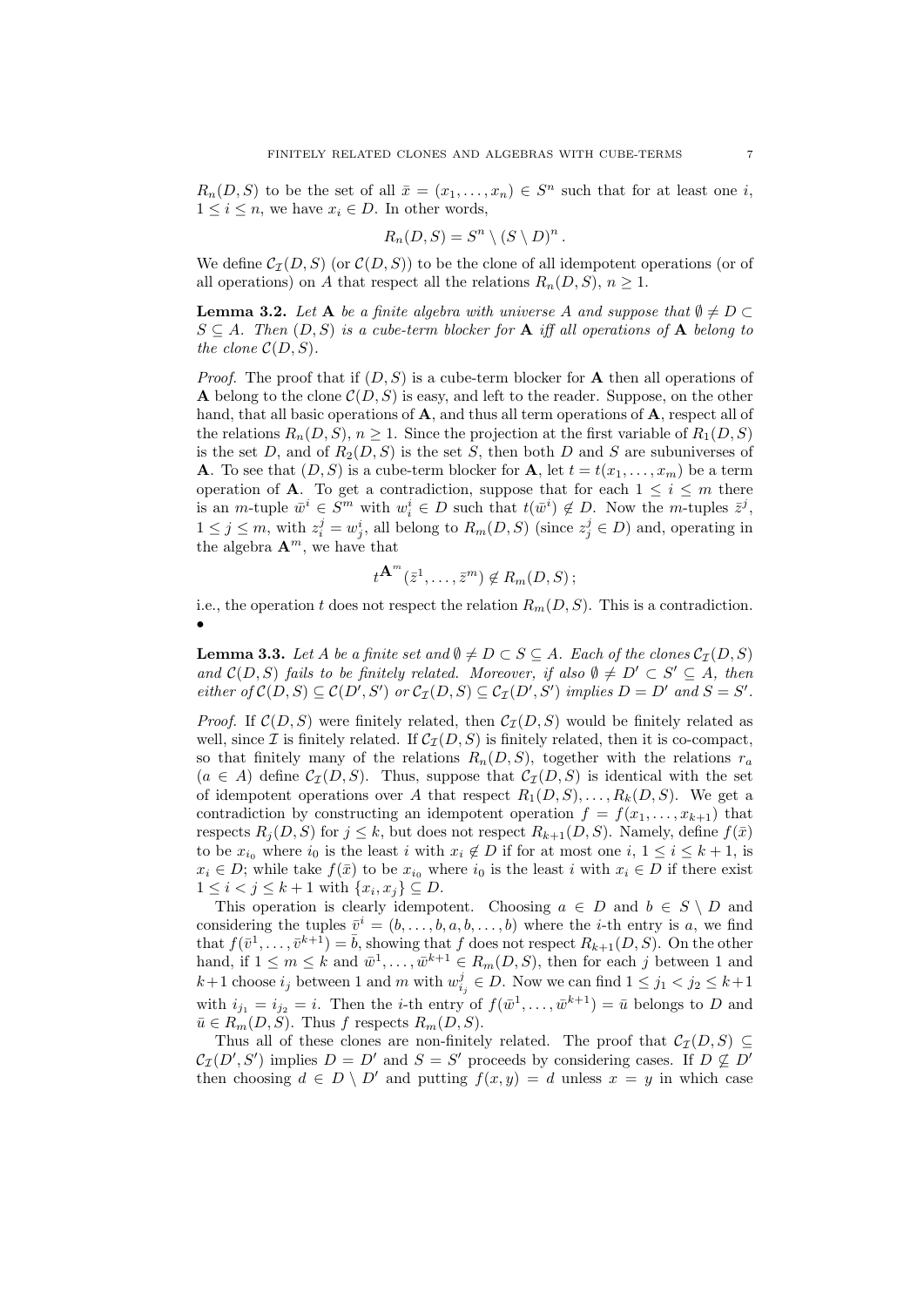$f(x, y) = x$ , gives an idempotent operation f which clearly belongs to  $C_{\mathcal{I}}(D, S)$  $\mathcal{C}_{\mathcal{I}}(D', S')$ . Thus  $D \subseteq D'$ .

If  $D' \nsubseteq S$  then choosing  $d' \in D' \setminus S$  and  $b \in A \setminus D'$  and putting  $f(x, y) = b$ whenever  $x \neq y$  and  $d' \in \{x, y\}$ , and  $f(x, y) = x$  for all other pairs  $x, y$ , gives an operation f that contradicts  $\mathcal{C}_{\mathcal{I}}(D, S) \subseteq \mathcal{C}_{\mathcal{I}}(D', S')$ . Thus we have  $D \subseteq D' \subseteq S$ .

Now if  $D' \neq D$ , choose  $d' \in D' \setminus D$  and  $b \in A \setminus S'$  and define  $f(x, y) = b$  if  $d' \in \{x, y\} \not\subseteq S, f(x, y) = z$  where  $\{x, y\} = \{z, d'\}$  if  $x \neq y$  and  $d' \in \{x, y\} \subseteq S$ , and put  $f(x, y) = x$  for all other pairs x, y. This again works.

Thus we have that  $D = D'$ . Now suppose that  $S \nsubseteq S'$  and choose  $b \in S \setminus S'$ . Of course,  $b \notin D$ . Define  $f(x, x) = x$  and  $f(x, y) = x$  if  $x \in D$  and  $y \in S$  and for all other pairs x, y put  $f(x, y) = b$ . Then where  $d \in D$  and  $c \in S' \setminus D$ , we have that  $f(c,d) = b \notin S'$ , so  $f \notin C_{\mathcal{I}}(D',S')$ . It is easy to see that  $f \in C_{\mathcal{I}}(D,S)$ . Thus  $S \subseteq S'$ . Finally, suppose that  $b \in S' \setminus S$ . Define  $f(x, x) = x$  and  $f(x, y) = x$  if  $\{x, y\} \subseteq S$ , and set  $f(x, y) = b$  for all other pairs x, y. This operation again belongs to  $\mathcal{C}_{\mathcal{I}}(D,S)\setminus \mathcal{C}_{\mathcal{I}}(D',S')$ ).  $\bullet$ 

Theorem 3.4. Let A be a finite idempotent algebra. The following are equivalent:

- (1) A has a cube-term.
- (2) For every  $\emptyset \neq D \subset S \subseteq A$ , there is some basic operation of **A** that fails to belong to  $\mathcal{C}_{\mathcal{I}}(D, S)$ .
- (3) Every idempotent expansion of  $A$  is finitely related.
- (4) Every expansion of  $A$  is finitely related

*Proof.* That  $(1) \Rightarrow (4)$  is a consequence of the the main result of Aichinger, Mayr and McKenzie [1]. (4)  $\Rightarrow$  (3) trivially, and (3)  $\Rightarrow$  (2) by Lemma 3.3. That (2)  $\Rightarrow$ (1) follows from Theorem 2.1 and Lemma 3.2. •

**Corollary 3.5.** Let  $A$  be a finite non-void set. Every non-finitely related idempotent clone on A is contained in one of the clones  $C_{\mathcal{I}}(D, S)$ . These clones are the maximal members of the set of non-finitely related idempotent clones.

*Proof.* Let C be a non-finitely related idempotent clone on A. By Theorem 3.4, applied to the algebra  $\langle A, f(f \in \mathcal{C}) \rangle$ , we have that  $\mathcal{C} \subseteq C_{\mathcal{I}}(D, S)$  for some pair  $\emptyset \neq D \subset S \subseteq A$ . From Lemma 3.3,  $\mathcal{C}_{\mathcal{I}}(D, S)$  is non-finitely related. If  $\mathcal{C}_{\mathcal{I}}(D, S) \subset$  $\mathcal{D} \subset \mathcal{I}$ , then again by Lemma 3.3, the clone  $\mathcal{D}$  can be contained in no one of the clones  $\mathcal{C}_{\mathcal{I}}(D', S')$ , and then it follows from Theorem 3.4 that  $\mathcal D$  is finitely related. Thus  $C_{\mathcal{I}}(D, S)$  is maximal among the non-finitely related idempotent clones.

Corollary 3.6. Let A be a finite non-void set. There is a polynomial-time algorithm to input any finite sequence  $f_1, \ldots, f_n$  of idempotent operations over A and output the correct answer to the question: does the algebra  $\langle A, f_1, \ldots, f_n \rangle$  have a cube-term.

*Proof.* Let  $(D_1, S_1), \ldots, (D_M, S_M)$  be a list, without repetitions, of all the pairs  $(D, S)$  of subsets of A with  $\emptyset \neq D \subset S$ . Let  $\mathcal{C}^j = \mathcal{C}_{\mathcal{I}}(D_j, S_j)$  for  $1 \leq j \leq M$ . By Theorem 3.4, an idempotent algebra  $\langle A, f_1, \ldots, f_n \rangle$  has a cube-term iff for no j is  $\{f_1,\ldots,f_n\}\subseteq \mathcal{C}^j$ . We can test whether  $f_i \in \mathcal{C}^j$  in polynomial time. The condition  $f_i \in \mathcal{C}^j$  holds iff  $f_i$  has an input variable  $x_u$  such that whenever  $\bar{w}$  is a tuple in the domain of  $f_i$  and all entries of  $\bar{w}$  belong to  $S_j$  and  $w_u \in D_j$ , then  $f_i(\bar{w}) \in D_j$ . With one pass through the operation table of  $f_i$ , we can compile a list of the variables  $x<sub>u</sub>$  for which this is true, and then simply check if this list is non-empty.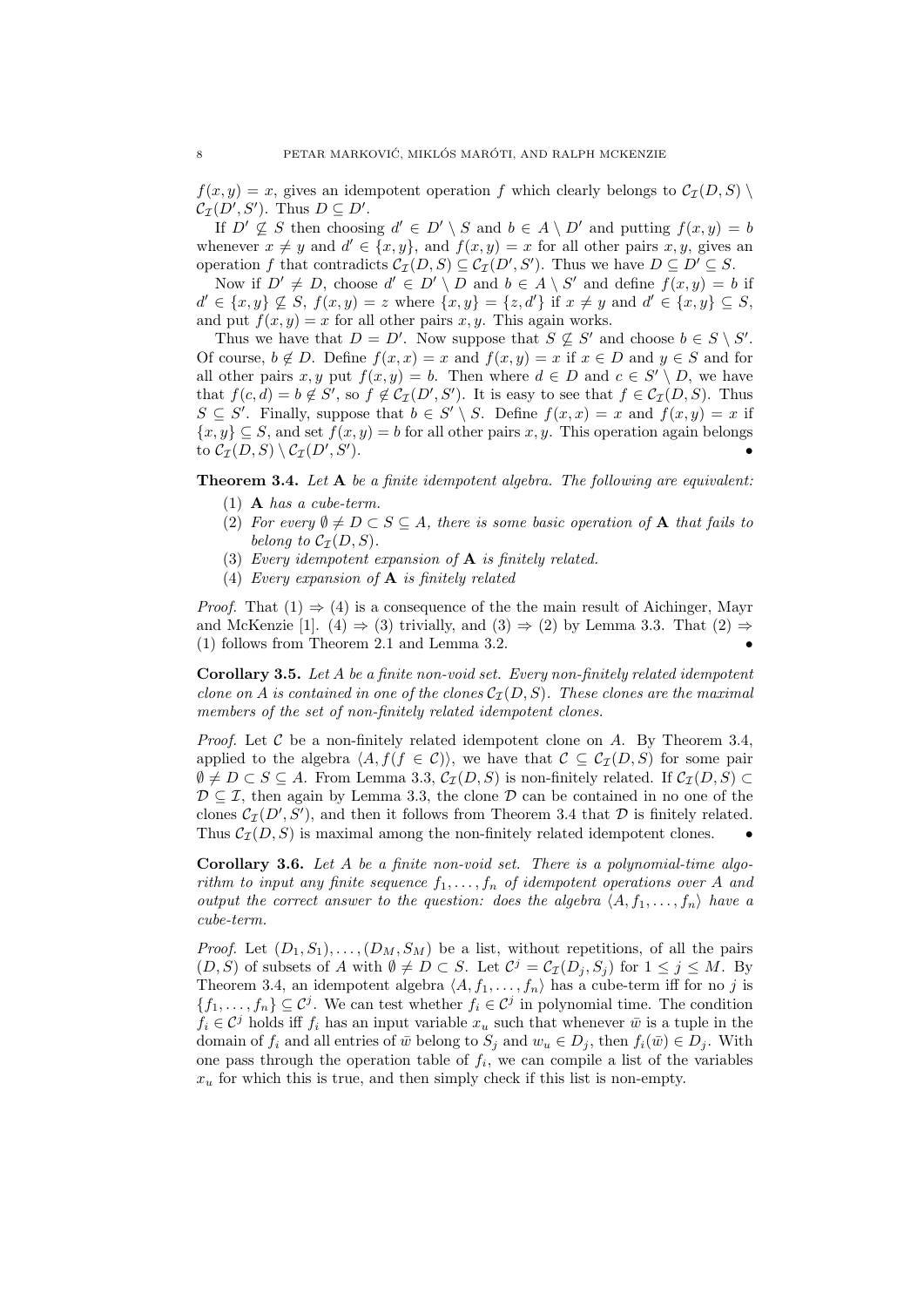Another simple algorithm, using the above as sub-routine, compiles a list of all the pairs  $(i, j)$  such that  $f_i \in \mathcal{C}^j$ . Then we simply have to check if there is  $j = j_0$ such that  $(i, j_0)$  is on this list for all  $1 \leq i \leq n$ .

Discussion. Jonah Horowitz [8] has shown that it is decidable to determine if a finite algebra of finite signature has a cube-term; but even for idempotent algebras, it is not known whether there is a polynomial-time algorithm to determine if  $\langle A, f_1, \ldots, f_n \rangle$  has a cube-term. Our algorithm for fixed A and variable list of idempotent operations operates in time bounded by a polynomial function of the size of the input, but this polynomial has constant coefficients that grow exponentially fast as a function of the size of A.

Because idempotent algebras are rather special, some of the results we have proved for them do not extend directly to all finite algebras. For any finite algebra A, it is true of course that A has a cube-term iff the idempotent reduct of A has no cube-term blocker. This is not a satisfactory characterization, because the relation between operations  $f_1, \ldots, f_n$  over A, and the clone of all idempotent operations belonging to the clone generated by  $f_1, \ldots, f_n$  is not at all well understood. One may get a glimpse of the possible difficulties that must be overcome to understand this relation, by carefully studying the following example.

We proved that if  $A$  and  $B$  are finite idempotent algebras of the same signature, and each has a cube-term, then  $\mathbf{A} \times \mathbf{B}$  has a cube-term. (See the proof of Corollary 2.5.) This is not true for non-idempotent algebras. S. V. Polin's example of a finitely generated variety that satisfies some non-trivial congruence identity, but is not congruence modular, is the variety generated by the algebra  $\mathbf{A} \times \mathbf{B}$  where  $\mathbf{A} =$  $\langle \{0, 1\}, \wedge, f_1, g_1 \rangle$  and  $\mathbf{B} = \langle \{0, 1\}, \wedge, f_2, g_2 \rangle, f_1(x) = x, f_2(x) = 1-x, g_1(x) = 1-x,$  $g_2(x) = 1$  and  $x \wedge y$  equal to the smaller of x and y in both algebras. Each of the algebras  $\bf{A}$  and  $\bf{B}$  is term-equivalent to the two-element Boolean algebra, so they each have a cube-term and finitely related clone. The algebra  $\mathbf{A} \times \mathbf{B}$  does not have Day terms (does not generate a congruence modular variety), and so it cannot have a cube-term. Incidentally, one can show that  $\mathbf{A} \times \mathbf{B}$  is finitely related.

## 4. Finitely related idempotent algebras in congruence modular **VARIETIES**

As we mentioned in the introduction, M. Valeriote has conjectured that every finitely related finite algebra that has Day terms must have a cube-term. (Conversely, we know that a finite algebra with a cube-term is finitely related and has Day terms.) This conjecture is true iff it is true for idempotent algebras, since cube-terms and Day-terms are idempotent operations. Thus in considering this conjecture, we shall continue to keep our focus almost exclusively on idempotent algebras.

Here is a special characterization of the finite idempotent algebras in congruence modular varieties that do have cube-terms, which could turn out to be of use in settling Valeriote's conjecture. It has the virtue of introducing some interesting problems that possibly no-one has had reason to consider before.

**Theorem 4.1.** Let A be a finite idempotent algebra in a congruence modular variety. A has a cube-term if and only if for every subalgebra  $E$  of  $A^2$ , every polynomial expansion of a homomorphic image of  $E$  is finitely related.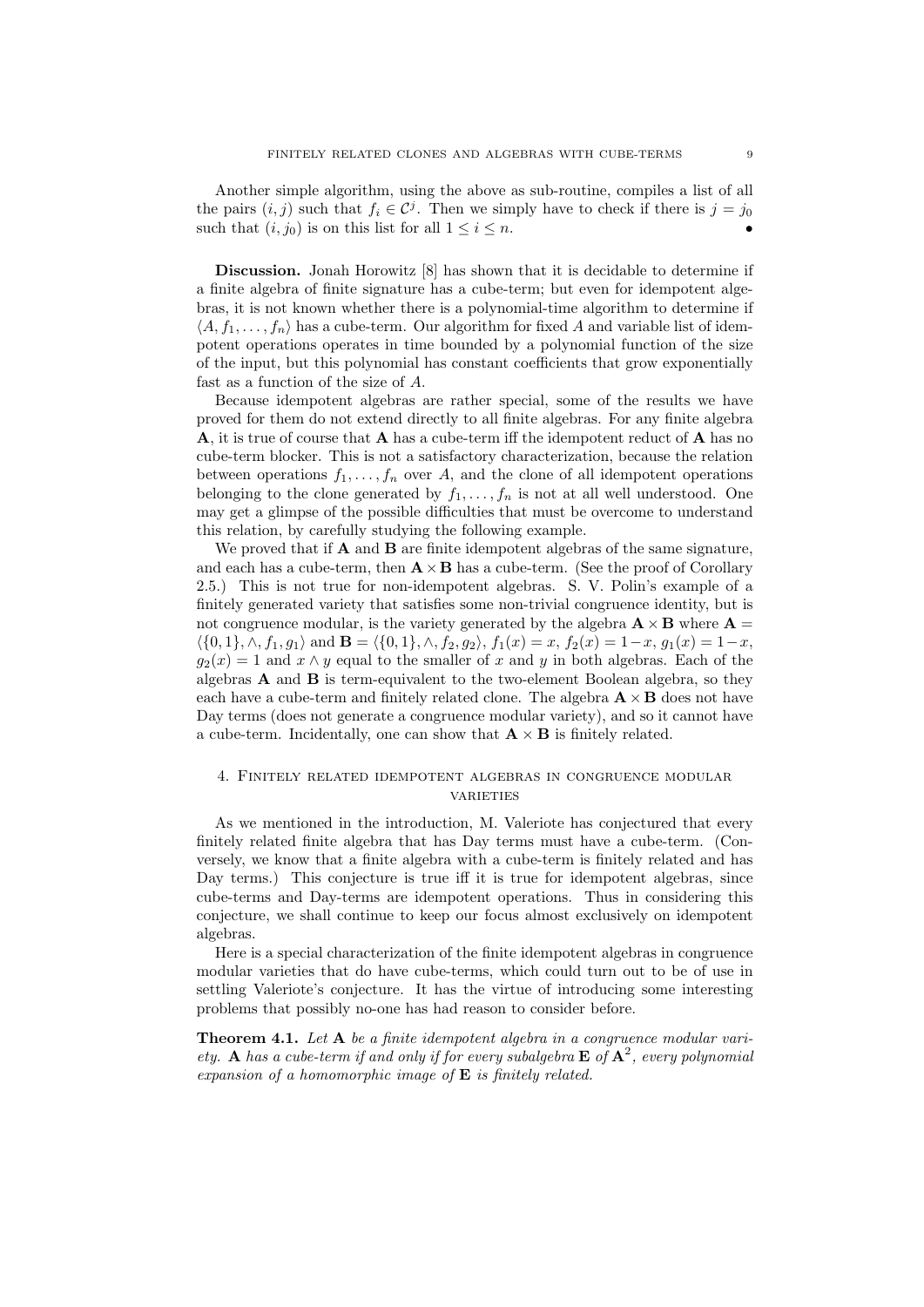*Proof.* Let  $A$  be a finite idempotent algebra in a congruence modular variety. Since the class of finite idempotent algebras with cube-terms is closed under taking subalgebras, homomorphic images, finite powers and expansions, our task reduces to showing that if A has a cube-term blocker then we can find a not finitely related algebra as described. Let  $S$  be minimal (under inclusion) among all the subuniverses of  $\bf{A}$  that have no cube-term. Then by Theorem 2.1, S has a subuniverse D,  $\emptyset \neq D < S$ , such that  $(D, S)$  is a cube-term blocker.

Let  $\theta$  be a maximal proper congruence of S. Since S is idempotent, and whenever  $d \in D$  and  $s \in S \backslash D$  then  $\{d, s\}$  generates S, it follows that D is a union of  $\theta$ -classes. Thus  $S' = S/\theta$  has a cube-term blocker  $(D', S')$ ,  $D' = D/\theta$ . Consequently, the algebra  $\mathbf{S}'$  is a simple, non-Abelian algebra. (Every Abelian algebra in a congruence modular variety has a Maltsev term, which is a cube-term.) From commutator theory, it follows that  $S'$  is neutral, i.e., every finite subdirect power of  $S'$  has a distributive congruence lattice. (Confer [7] Chapter 8, Exercise 2, pages 89 and 199.)

Let **R** be the subalgebra of  $S' \times S'$  with universe  $\{(x, y) \in S' \times S' : \{x, y\} \cap D' \neq \emptyset\}$  $\emptyset$ . Define **T** as the polynomial expansion of **R** obtained by adding all the constants as operations. Now T is neutral, and due to the presence of the constants, the free algebra on three generators in the variety generated by  $T$  is a finite subdirect power of T. Thus T belongs to a congruence distributive variety.

Now T is a polynomial expansion of a homomorphic image of a subalgebra of  $\mathbf{A}^2$ . Let us assume that **T** is finitely related. Then by a result of L. Barto [2], **T** has a near-unanimity operation  $N(x_1, \ldots, x_k)$  among its term operations, for some  $k \geq 3$ . We can express  $N(\bar{x})$  as a polynomial operation of **R**, say

$$
N(x_1,\ldots,x_k)=t(a_1,\ldots,a_m;x_1,\ldots,x_k)
$$

where  $t(\bar{y}; \bar{x})$  is a term operation and  $a_1, \ldots, a_m$  are elements, of the algebra **R**. Choose  $d \in D'$  and  $s \in S' \setminus D'$ , and put  $e_1 = (d, s), e_2 = (s, d)$ .

There is a special variable of the term  $t(\bar{y}; \bar{x})$  with the property that when all the variables are evaluated in  $S'$  with that variable taking a value in  $D'$ , then t gives a value in  $D'$ . Since N gives the value  $e_2$  evaluated at any tuple where all but one of  $x_i$  are assigned  $e_2$  and the remaining variable is assigned  $e_1$ , it follows that the special variable cannot be among  $x_1, \ldots, x_k$ . So it is say,  $y_i$ . Let  $a_i = (p, q)$ . Since  $(p, q) \in R$  we may, without loss of generality, assume that  $p \in D'$ . But then it follows that the range of  $N(\bar{x})$  is entirely contained in  $D' \times S'$ , which contradicts the fact that N acting in T does take  $e_2$  as a value. This establishes that T is not finitely related, and finishes our proof of the theorem. •

We thank the referee for the simplification of the proof of the next lemma and its corollary.

**Lemma 4.2.** Let **R** and **C** be finite algebras such that  $R \leq C^n$  and for some i the *i*-th projection of **R** equals **C**. Then **C** is finitely related iff **R** is finitely related.

*Proof.* Suppose that  $\mathbf{R} \leq \mathbf{C}^n$ , and without loss of generality that the first projection of **R** equals **C**, where **C** is a finite, finitely related algebra. There is, for some  $k$ , a k-ary relation  $\rho$  such that the clone of all term operations of C, or Clo C, is identical with the set of all operations over C that respect  $\rho$ .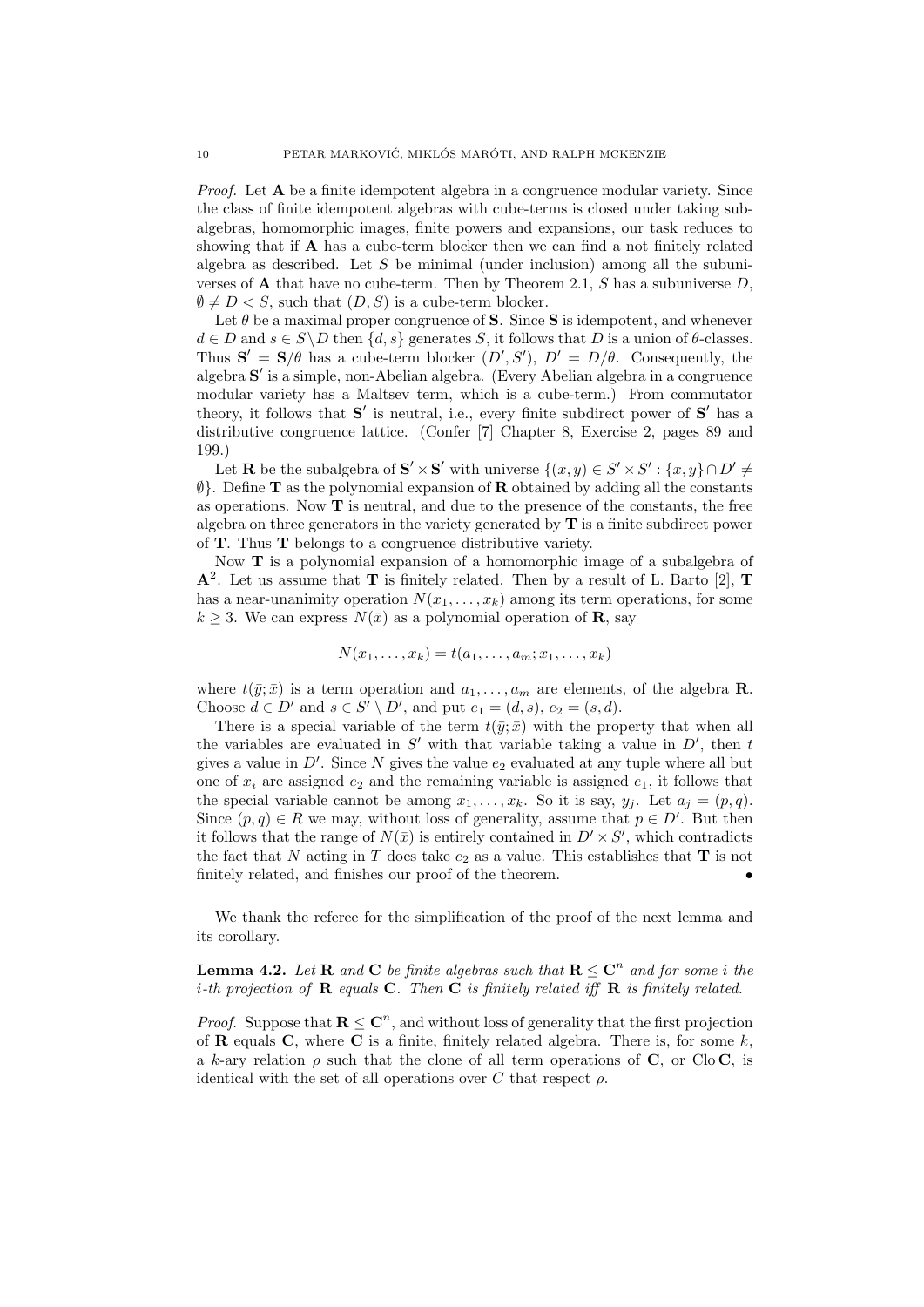We define a finite collection of admissible relations for **R**. For  $1 \leq i \leq n$ , we define  $\pi_i : \mathbf{R} \to \mathbf{C}$  to be the projection at the *i*-th coordinate. Then we put

$$
\rho_i = \{(x_1, \ldots, x_k) \in R^k : (\pi_i(x_1), \ldots, \pi_i(x_k)) \in \rho\}.
$$

For  $1 \leq i, j \leq n$  we define  $\varepsilon_{ij} = \{(x, y) \in \mathbb{R}^2 : \pi_i(x) = \pi_j(y)\}.$  We put

 $\Sigma = \{\rho_i : 1 \leq i \leq n\} \cup \{\varepsilon_{ij} : 1 \leq i, j \leq n\}.$ 

Clearly the clone Clo R is contained in the clone  $\Sigma^{\perp}$  of all operations that respect all the relations in  $\Sigma$ —i.e., the relations of  $\Sigma$  are admissible relations for **R**.

On the other hand, if F is an m-ary operation in  $\Sigma^{\perp}$ , then F respects the projection congruences  $\varepsilon_{ii}$ , and thus we can write  $F = (F_1 \times \cdots \times F_n)|_R$  where each  $F_i$  is an *m*-ary operation over  $\pi_i(R)$ . Since F respects  $\varepsilon_{1i}$ , and  $\pi_1$  is surjective, then  $F_i = F_1|_{\pi_i(R)}$  for all i. Thus  $F = (G \times \cdots \times G)|_R$ ,  $G = F_1$ . Finally, since F respects  $\rho_1$  and  $\pi_1$  is surjective, it follows that G respects  $\rho$ . This means that  $G \in \text{Clo } \mathbb{C}$ , and hence  $F \in \text{Clo } \mathbf{R}$ .

We have proved that  $\text{Cl}_0 \mathbf{R} = \Sigma^{\perp}$ ; consequently, **R** is finitely related.

To prove the other direction suppose that **R** is finitely related via a relation  $\alpha$ of **R**. Take an arbitrary admissible relation  $\rho$  of **C**. As before,  $\rho_1$  is an admissible relation of **R**, thus it is in the relational clone generated by  $\alpha$ , and definable by a primitive positive formula. The relations  $\rho_1$  and  $\alpha$  can be viewed as admissible relations of C, hence  $\rho_1$  is in the relational clone generated by  $\alpha$  over C, as well. But  $\rho$  is obtained from  $\rho_1$  by projecting it to some coordinates. Hence  $\rho$  is in the relational clone generated by  $\alpha$  over **C**. Thus **C** is finitely related via the relation  $\alpha$ .

The following corollary has been independently proved by B. A. Davey, M. Jackson, J. G. Pitkethly and Cs. Szabó [6].

**Corollary 4.3.** If **A** is a finite algebra,  $n \geq |A|$  and **F** is the free algebra in the variety generated by  $A$  with an n-element free generating set, then  $A$  is finitely related iff **F** is finitely related. Consequently, if **A** and **B** are similar finite algebras such that  $V(A) = V(B)$ , then **A** is finitely related iff **B** is finitely related.

*Proof.* The *n*-generated free algebra in the variety generated by  $A$  can be represented by the set of *n*-ary term operations of **A** as a subpower  $\mathbf{F} \leq \mathbf{A}^{|A^n|}$  generated by the projections. If  $n \geq |A|$  and  $A = \{a_1, \ldots, a_n\}$ , then the projection of **F** to its  $(a_1, \ldots, a_n)$  coordinate is full, therefore the previous lemma can be applied.

**Lemma 4.4.** Suppose that  $A$  is an algebra such that every expansion of  $A$  (by adding possibly infinite many new operations) is finitely related. Then every subalgebra and every homomorphic image of  $A$  also has the property that all expansions are finitely related.

Proof. It suffices to show that subalgebras and quotients of **A** are finitely related.

First, let S be a subalgebra of A. To see that S is finitely related, we define a clone on A. Let  $\mathcal C$  be the clone of all operations F over A such that F respects S (i.e., S is a subuniverse of the algebra  $\langle A, F \rangle$ ), and there is some  $G \in \text{Clo } A$  so that  $F|_S = G|_S$ . Clearly,  $\langle A, C \rangle$  is an expansion of **A**, so is finitely related. This means that there is a finite set  $\Gamma$  of relations over A such that  $\mathcal{C} = \Gamma^{\perp}$ .

First, notice that for any retraction  $e : A \to S$ , i.e., for any function  $e : A \to A$ such that  $e(A) = S$  and  $e(x) = x$  for all  $x \in S$ , and for any  $\rho \in \Gamma$ , we have that  $e(\rho) \subseteq \rho$ —i.e.,  $(x_1, \ldots, x_k) \in \rho$  implies  $(e(x_1), \ldots, e(x_k)) \in \rho$ . This is true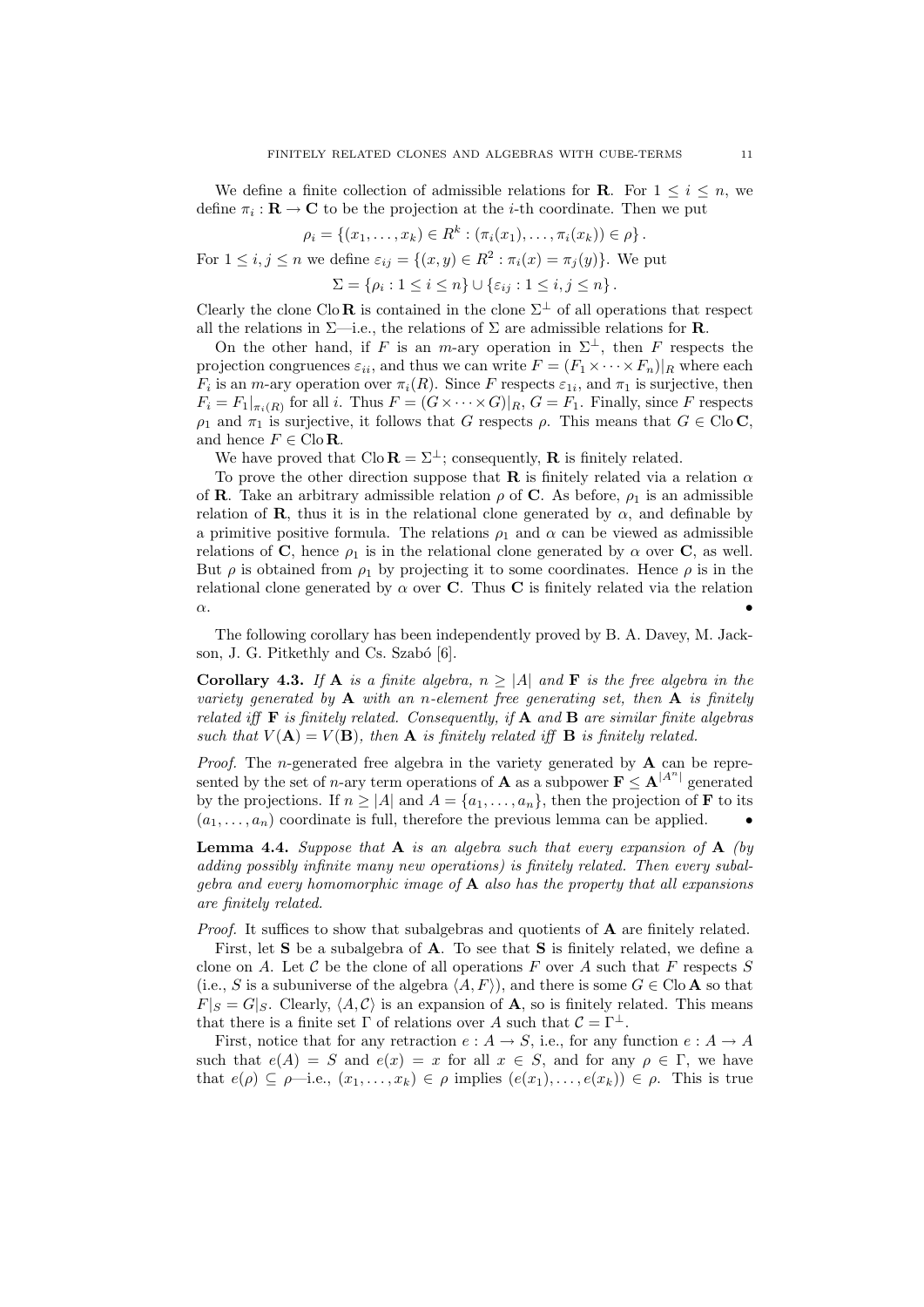because  $e \in \mathcal{C}$ . Next, notice that for  $\rho \in \Gamma$ , and any retraction e as above, we have  $e(\rho) = \rho|_{S}$ ; thus  $e(\rho)$  is independent of the choice of e.

Now choose a retraction  $e$  of  $A$  onto  $S$ , and put

$$
\Sigma = \{e(\rho) : \rho \in \Gamma\}.
$$

We claim that the clone of **S**, Clo **S**, is identical with  $\Sigma^{\perp}$ . That Clo **S**  $\subseteq \Sigma^{\perp}$  follows from the fact that  $\text{Clo } A \subseteq \Gamma^{\perp}$ . Conversely, let  $F : S^k \to S$  be any member of  $\Sigma^{\perp}$ . Define  $G: A^k \to A$  by  $G(x_1, \ldots, x_k) = F(e(x_1), \ldots, e(x_k))$ . If  $\rho \in \Gamma$ , then because  $\rho$  is admissible for e and  $e(\rho)$  is admissible for F, it follows that  $\rho$  is admissible for G. Thus  $G \in \Sigma^{\perp} = \mathcal{C}$ . This implies that  $F = G|_S = H_S$  for some  $H \in \text{Clo } A$ .

We have now proved that  $\Sigma^{\perp} \subseteq \text{CloS.}$  It follows that  $\Sigma^{\perp} = \text{CloS.}$  This establishes that  $\mathbf{S} \in \mathcal{F}$ .

Now let  $\theta$  be any congruence relation of **A**. We must show that **B** = **A**/ $\theta$  is finitely related. We proceed as before, by first defining an appropriate expansion of **A**. Namely, we now define C to be the clone of all operations F such that F respects  $\theta$  and  $F/\theta = G/\theta$  for some  $G \in \text{Clo } A$ . Here by  $F/\theta$  we mean the operation defined by

$$
(F/\theta)(x_1/\theta,\ldots,x_n/\theta)=F(x_1,\ldots,x_n)/\theta.
$$

As before,  $\langle A, C \rangle$  is an expansion of **A**; and so there is a finite set Γ of relations over A such that  $\mathcal{C} = \Gamma^{\perp}$ .

Letting  $\pi: \mathbf{A} \to \mathbf{A}/\theta$  be the quotient homomorphism, we put

$$
\Sigma = \{\pi(\rho) : \rho \in \Gamma\}.
$$

We claim, naturally, that  $\text{Clo}(\mathbf{A}/\theta) = \Sigma^{\perp}$ .

Notice that if  $s : A/\theta \to A$  is any choice function, i.e., a function such that  $s(P) \in P$  for each  $\theta$ -equivalence class P, then  $s \circ \pi \in C$  and so  $s\pi(\rho) \subseteq \rho$  for all  $\rho \in \Gamma$ . Choose such a function s.

Now an obvious argument shows that every term operation of  $\mathbf{A}/\theta$  respects the relations in  $\Sigma$ . Conversely, suppose that  $F: (A/\theta)^k \to A/\theta$  respects the relations in  $\Sigma$ . Define  $G: A^k \to A$  by

$$
G(x_1,\ldots,x_k)=s(F(x_1/\theta,\ldots,x_k/\theta)).
$$

We need to show that  $G \in \mathcal{C}$ . So let  $\rho \subset A^m$  be any member of  $\Gamma$ . Suppose that  $\bar{x}^1, \ldots, \bar{x}^k \in \rho$ . Letting  $g_i = G(x_i^1, \ldots, x_i^k)$  for  $1 \leq i \leq m$ , we need to show that  $\bar{g} = (g_1, \ldots, g_m) \in \rho$ . Since  $\pi(\bar{x}^j) \in \pi(\rho)$  and F respects  $\pi(\rho)$ , it follows that where  $h_i = F(x_i^1/\theta, \ldots, x_i^k/\theta)$  and  $\hat{h} = (h_1, \ldots, h_m)$ , we have  $\overline{h} \in \pi(\rho)$ . So there is  $(x_1, \ldots, x_m) \in \rho$  so that

$$
(h_1,\ldots,h_m)=(\pi(x_1),\ldots,\pi(x_m)).
$$

Note that  $g_i = s(h_i)$ , so that

$$
\bar{g}=(g_1,\ldots,g_m)=(s\pi(x_1),\ldots,s\pi(x_m))\in\rho\,
$$

as desired. Thus indeed,  $G \in \mathcal{C}$ .

Now it follows that there exists  $H \in \text{Clo } A$  so that  $G/\theta = H/\theta$ . It remains to note that  $G/\theta = F$ . Indeed,

$$
(G/\theta)(x_1/\theta,\ldots,x_k/\theta) = \pi(G(x_1,\ldots,x_k)) =
$$
  
=  $\pi s(F(\pi(x_1),\ldots,\pi(x_k))) = F(x_1/\theta,\ldots,x_k/\theta)$ 

This concludes our proof that  $\mathbf{A}/\theta$  is a finitely related algebra.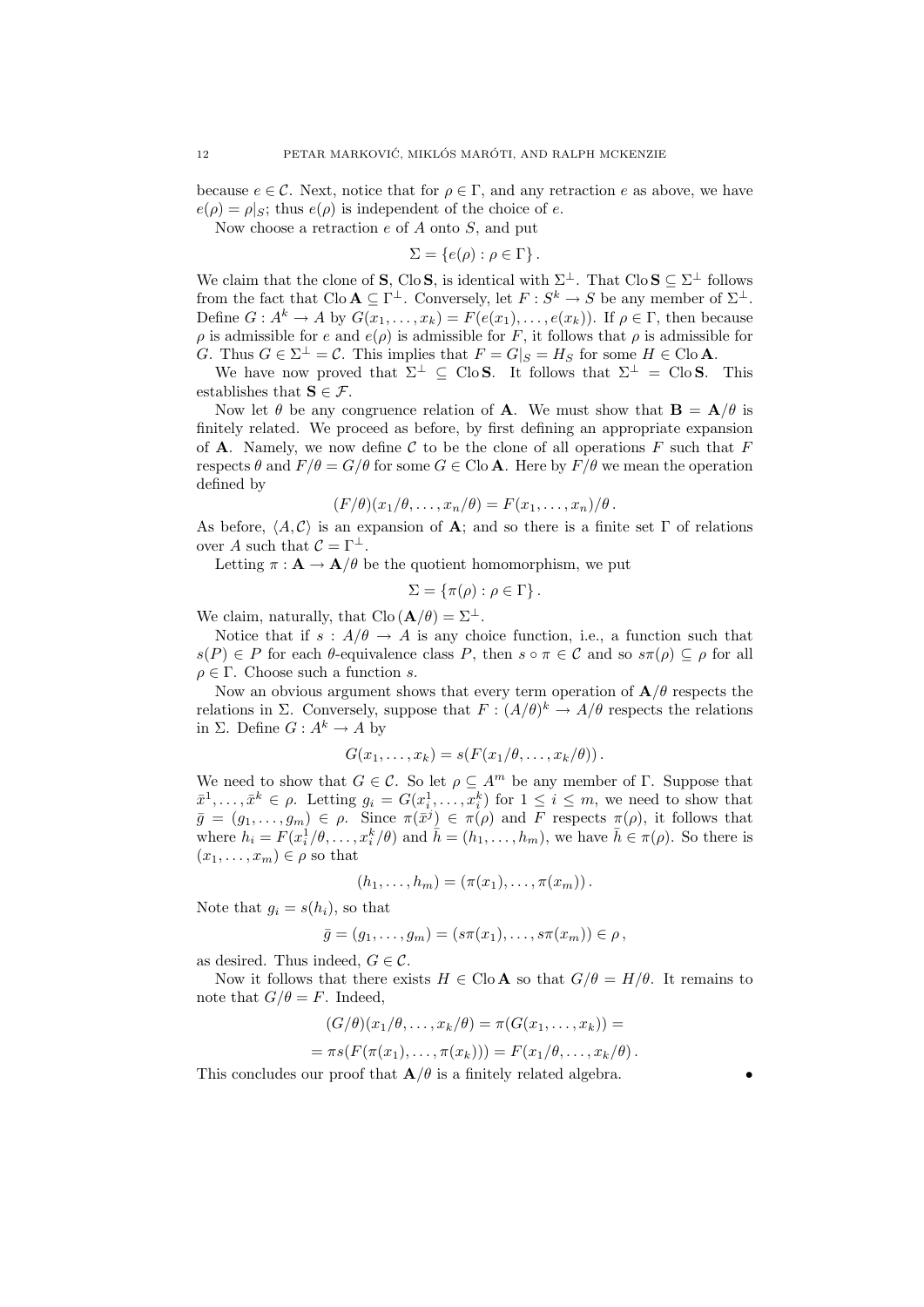#### 5. Concluding remarks and conjectures

We hope that the results uncovered in this paper will help point the way to a resolution of Valeriote's conjecture. It would be very nice if that is true. Among the consequences would be that the constraint satisfaction problem over a finite relational structure  $\bf{R}$  is tractable if  $\bf{R}$  has Day operations in its algebra of polymorphisms.

The Theorems 3.4 and 4.1 and Lemma 4.2 above yield as a corollary the next theorem.

Theorem 5.1. Valeriote's conjecture is equivalent to each of the statements below.

- (1) The class of finite and finitely related idempotent algebras generating congruence modular varieties is closed under idempotent expansions.
- (2) The class of finite and finitely related idempotent algebras generating congruence modular varieties is closed under forming subalgebras and homomorphic images and every full polynomial expansion of such an algebra is finitely related.

Our results raise many questions that we have not been able to answer. Letting A and B be finite algebras of the same signature, we ask for instance, which of these possible properties of  $A$  and  $B$  must be inherited by their direct product: finitely related, idempotent and finitely related, idempotent and possess Day terms? From Corollary 2.5, we know that  $\mathbf{A} \times \mathbf{B}$  is finitely related and has Day terms if  $\mathbf{A}$  and B are idempotent and each has a cube-term. Under what assumptions is finite relatedness inherited when passing to subalgebras and/or homomorphic images?

Suppose that  $A$  is a finite and finitely related algebra with Day terms such that the full expansion of  $A$  by constants has Jónsson terms. Must  $A$  have a cube-term among its polynomial operations?

Example of A. Krokhin. Here is an example, shown to us by A. Krokhin, of a finitely related idempotent algebra with a subalgebra that is not finitely related. It is  $\mathbf{F} = \langle F, C \rangle$  where C is the clone of all conservative operations on  $F = \{0, 1, 2, 3\}$ that respect the relation

$$
R = \{(x, y) \in F^2 : x \le y \text{ and } (x, y) \ne (1, 3)\}.
$$

An operation is conservative if it respects every unary relation over  $F$ . The subalgebra of **F** on the set  $\{0, 1\}$  is not finitely related. In fact, it can be shown that the clone of this subalgebra is precisely  $\mathcal{C}_{\mathcal{I}}(\{0\}, \{0, 1\}).$ 

After this paper was written, we were informed that the paper B. A. Davey, M. Jackson, J. G. Pitkethly and Cs. Szabó [6] has examples showing that the finite relatedness property in finite algebras fails, in general, to be preserved by any of the algebraic constructions of forming direct products, subalgebras, or homomorphic images.

#### **REFERENCES**

- [1] E. Aichinger, R. McKenzie, P. Mayr, Finite algebras with cube-terms are finitely related, (manuscript).
- [2] L. Barto, *CD implies NU*, (manuscript).
- [3] L. Barto, M. Kozik, New conditions for Taylor varieties and CSP, Logical Methods in Computer Science (to appear).